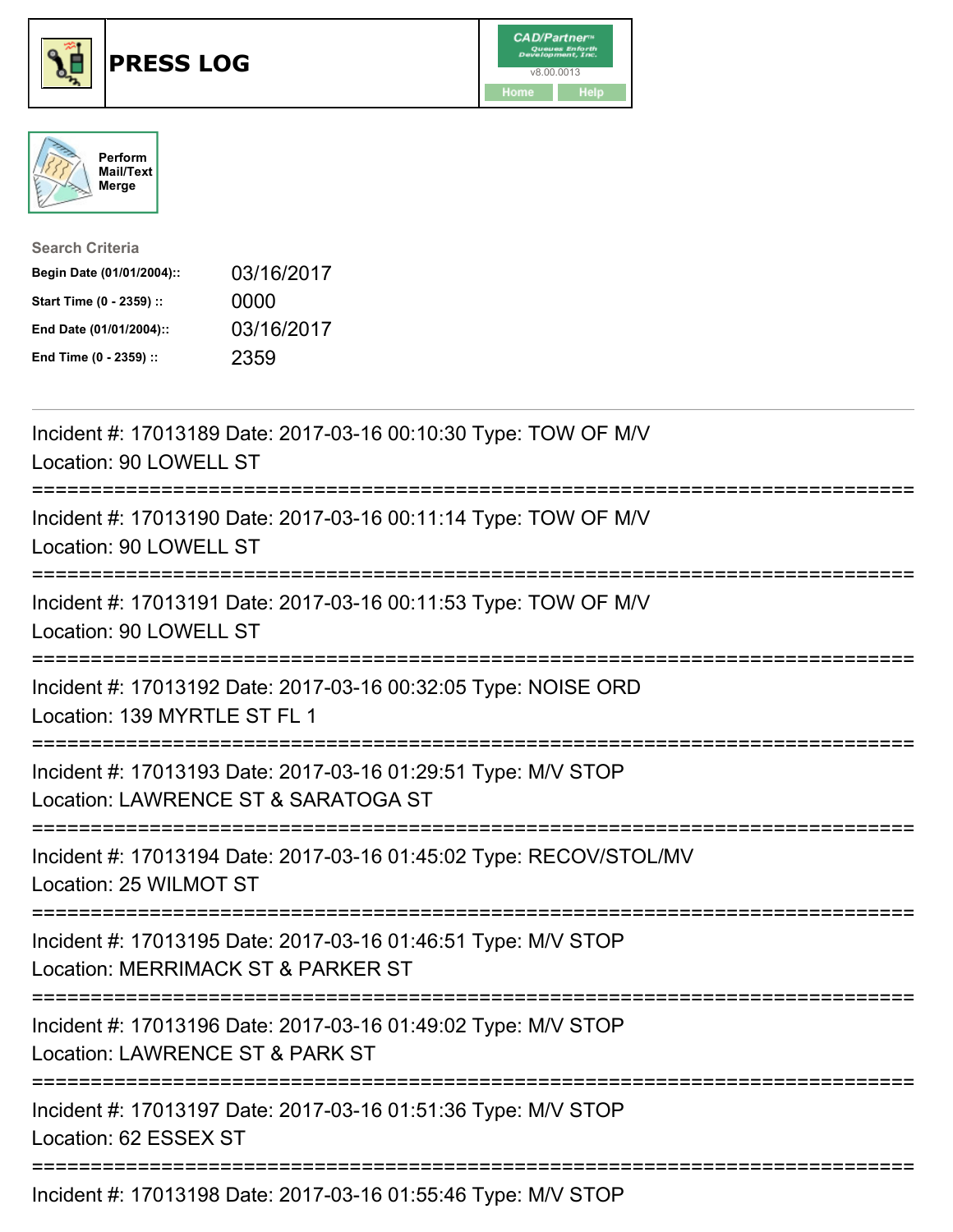Location: 50 BROADWAY =========================================================================== Incident #: 17013199 Date: 2017-03-16 02:10:33 Type: RECOV/STOL/MV Location: 7 CURRIER ST ===========================================================================

Incident #: 17013200 Date: 2017-03-16 02:15:02 Type: SPECIAL CHECK Location: 85 MANCHESTER ST

===========================================================================

Incident #: 17013201 Date: 2017-03-16 02:31:08 Type: M/V STOP

Location: LAWRENCE ST & PARK ST

===========================================================================

Incident #: 17013202 Date: 2017-03-16 02:37:21 Type: LARCENY/PAST

Location: 65 TEWKSBURY ST

===========================================================================

Incident #: 17013203 Date: 2017-03-16 02:47:02 Type: M/V STOP Location: DAISY ST & HOLLY ST

===========================================================================

Incident #: 17013204 Date: 2017-03-16 02:58:20 Type: M/V STOP Location: GRAFTON ST & WINTHROP AV

===========================================================================

Incident #: 17013205 Date: 2017-03-16 03:01:51 Type: M/V STOP

Location: BROADWAY & MANCHESTER ST

===========================================================================

Incident #: 17013206 Date: 2017-03-16 03:03:30 Type: M/V STOP

Location: WINTHROP AV

===========================================================================

Incident #: 17013207 Date: 2017-03-16 03:07:39 Type: M/V STOP Location: WINTHROP AV

===========================================================================

Incident #: 17013208 Date: 2017-03-16 03:17:59 Type: BUILDING CHK Location: V & V MULTISERVICES / 173 S UNION ST

===========================================================================

Incident #: 17013209 Date: 2017-03-16 03:38:40 Type: ALARMS Location: 99 WINTHROP AV

===========================================================================

Incident #: 17013210 Date: 2017-03-16 04:22:26 Type: M/V STOP

Location: CHESTER ST & S BROADWAY

===========================================================================

Incident #: 17013211 Date: 2017-03-16 04:24:55 Type: E911 HANGUP

Location: 224 WINTHROP AV

===========================================================================

Incident #: 17013212 Date: 2017-03-16 04:39:05 Type: SUS PERS/MV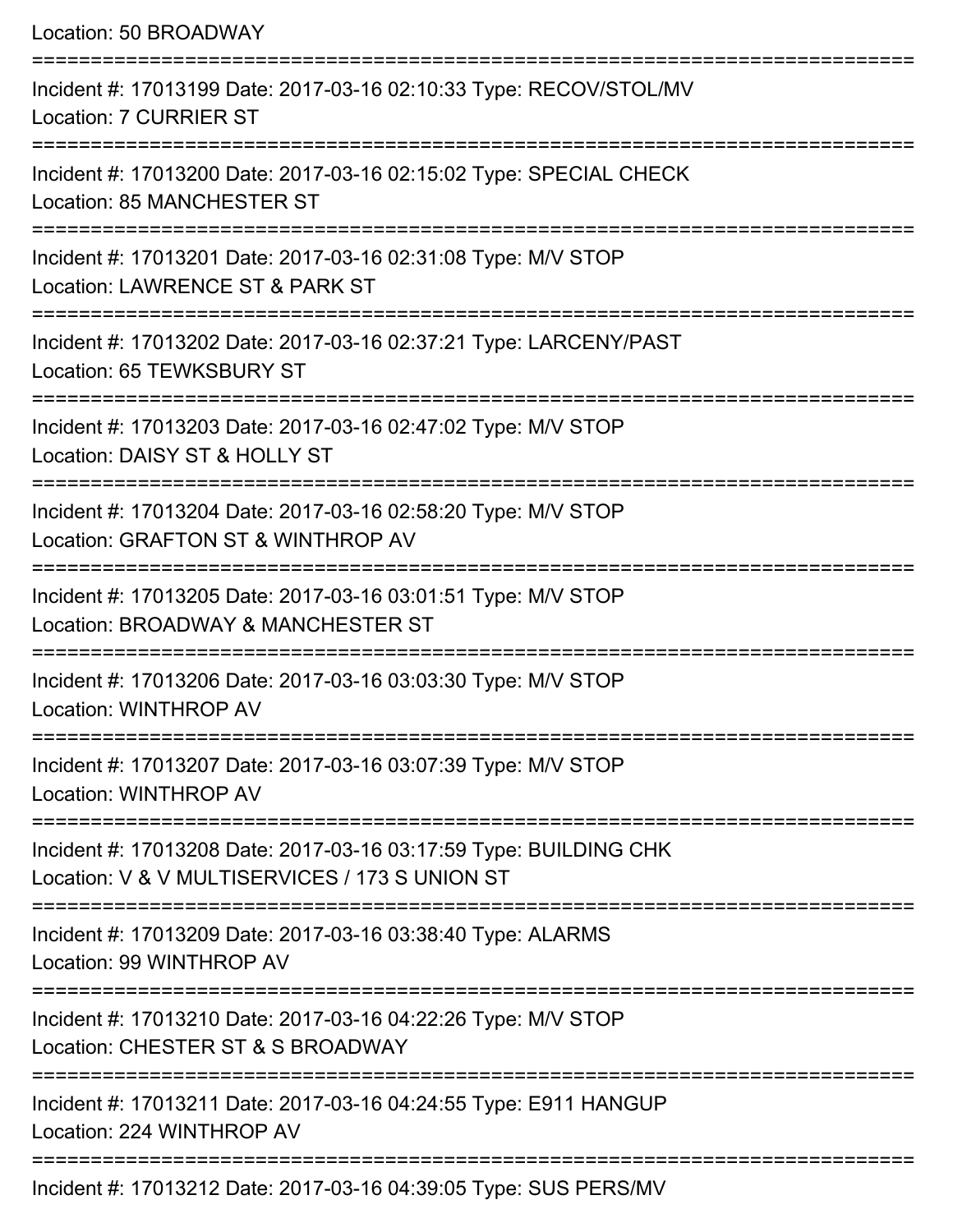| Incident #: 17013213 Date: 2017-03-16 05:08:49 Type: RECOV/STOL/MV<br>Location: 25 BAILEY ST          |
|-------------------------------------------------------------------------------------------------------|
| Incident #: 17013214 Date: 2017-03-16 06:07:27 Type: ALARMS<br>Location: 80 BODWELL ST                |
| Incident #: 17013215 Date: 2017-03-16 06:17:48 Type: INVESTIGATION<br>Location: 60 HAMPSHIRE ST #2    |
| Incident #: 17013216 Date: 2017-03-16 06:22:13 Type: INVESTIGATION<br>Location: 145 HIGH ST           |
| Incident #: 17013217 Date: 2017-03-16 06:23:52 Type: LARCENY/PAST<br>Location: 65 TEWKSBURY ST        |
| Incident #: 17013218 Date: 2017-03-16 06:37:54 Type: WIRE DOWN<br>Location: LENOX CIR & LOUISBERG ST  |
| Incident #: 17013219 Date: 2017-03-16 06:51:44 Type: FIGHT<br>Location: 329 HIGH ST FL 1              |
| Incident #: 17013220 Date: 2017-03-16 06:59:39 Type: PARK & WALK<br>Location: BROADWAY & HAVERHILL ST |
| Incident #: 17013221 Date: 2017-03-16 07:01:08 Type: M/V STOP<br>Location: 60 HAMPSHIRE ST            |
| Incident #: 17013222 Date: 2017-03-16 07:24:36 Type: ALARMS<br>Location: 3 HALSEY ST                  |
| Incident #: 17013223 Date: 2017-03-16 07:42:22 Type: TOW OF M/V<br>Location: 61 S UNION ST            |
| Incident #: 17013225 Date: 2017-03-16 07:44:57 Type: AUTO ACC/NO PI<br><b>Location: ROBINSON CT</b>   |
| Incident #: 17013224 Date: 2017-03-16 07:45:11 Type: TRANSPORT<br>Location: 90 LOWELL ST              |
| Incident #: 17013226 Date: 2017-03-16 07:49:49 Type: DEATH SUDDEN                                     |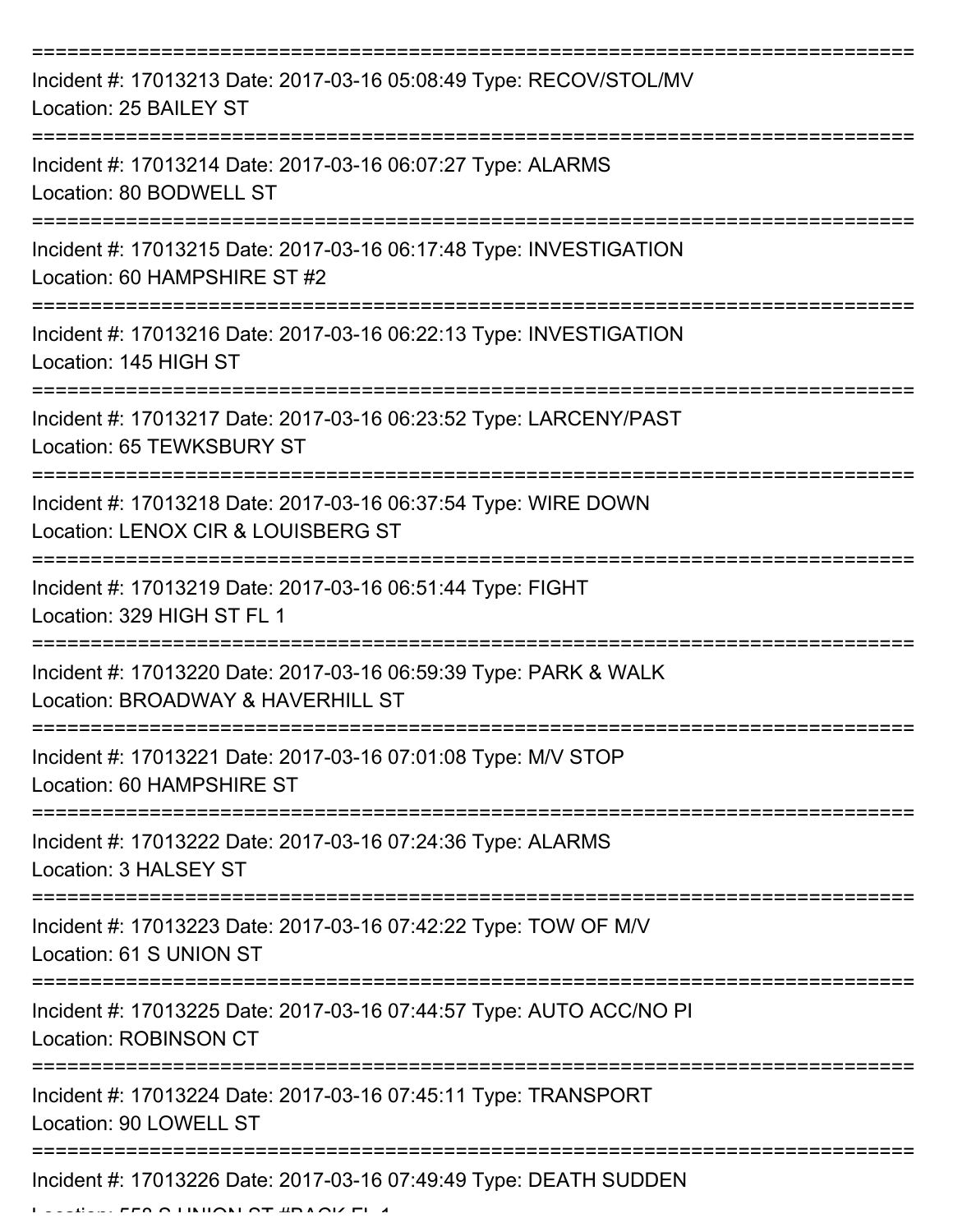| Incident #: 17013227 Date: 2017-03-16 07:54:54 Type: MAN DOWN<br>Location: BUCKLEY GARAGE / COMMON ST                 |
|-----------------------------------------------------------------------------------------------------------------------|
| Incident #: 17013228 Date: 2017-03-16 08:10:41 Type: MAN DOWN<br>Location: BROADWAY & HAVERHILL ST                    |
| Incident #: 17013229 Date: 2017-03-16 08:15:53 Type: MV/BLOCKING<br>Location: 351 HAVERHILL ST                        |
| Incident #: 17013230 Date: 2017-03-16 08:22:32 Type: UNKNOWN PROB<br>Location: 48 MANCHESTER ST                       |
| Incident #: 17013231 Date: 2017-03-16 08:43:43 Type: GENERAL SERV<br>Location: 144 BERNARD AV                         |
| Incident #: 17013232 Date: 2017-03-16 08:56:28 Type: SEIZED PROP<br>Location: LAWRENCE HIGH SCHOOL / 233 HAVERHILL ST |
| Incident #: 17013233 Date: 2017-03-16 09:05:08 Type: A&B PAST<br>Location: 595 HAVERHILL ST                           |
| Incident #: 17013234 Date: 2017-03-16 09:10:49 Type: DOMESTIC/PROG<br>Location: 4 HILLSIDE AV                         |
| Incident #: 17013235 Date: 2017-03-16 09:13:00 Type: AUTO ACC/NO PI<br>Location: 210 MERRIMACK ST                     |
| Incident #: 17013236 Date: 2017-03-16 09:13:37 Type: CK WELL BEING<br>Location: 170 BAILEY ST                         |
| Incident #: 17013237 Date: 2017-03-16 09:16:24 Type: ALARM/BURG<br>Location: SARIOL RESD / 39 MEDFORD ST              |
| Incident #: 17013238 Date: 2017-03-16 09:25:11 Type: LARCENY/PAST<br>Location: 108 EXETER ST                          |
| Incident #: 17013239 Date: 2017-03-16 09:40:38 Type: SUS PERS/MV<br>Location: 8 BROOKFIELD ST                         |
| Incident #: 17013240 Date: 2017-03-16 09:45:05 Type: WIRE DOWN                                                        |

Location: ABBOTT CT & C LINIION CT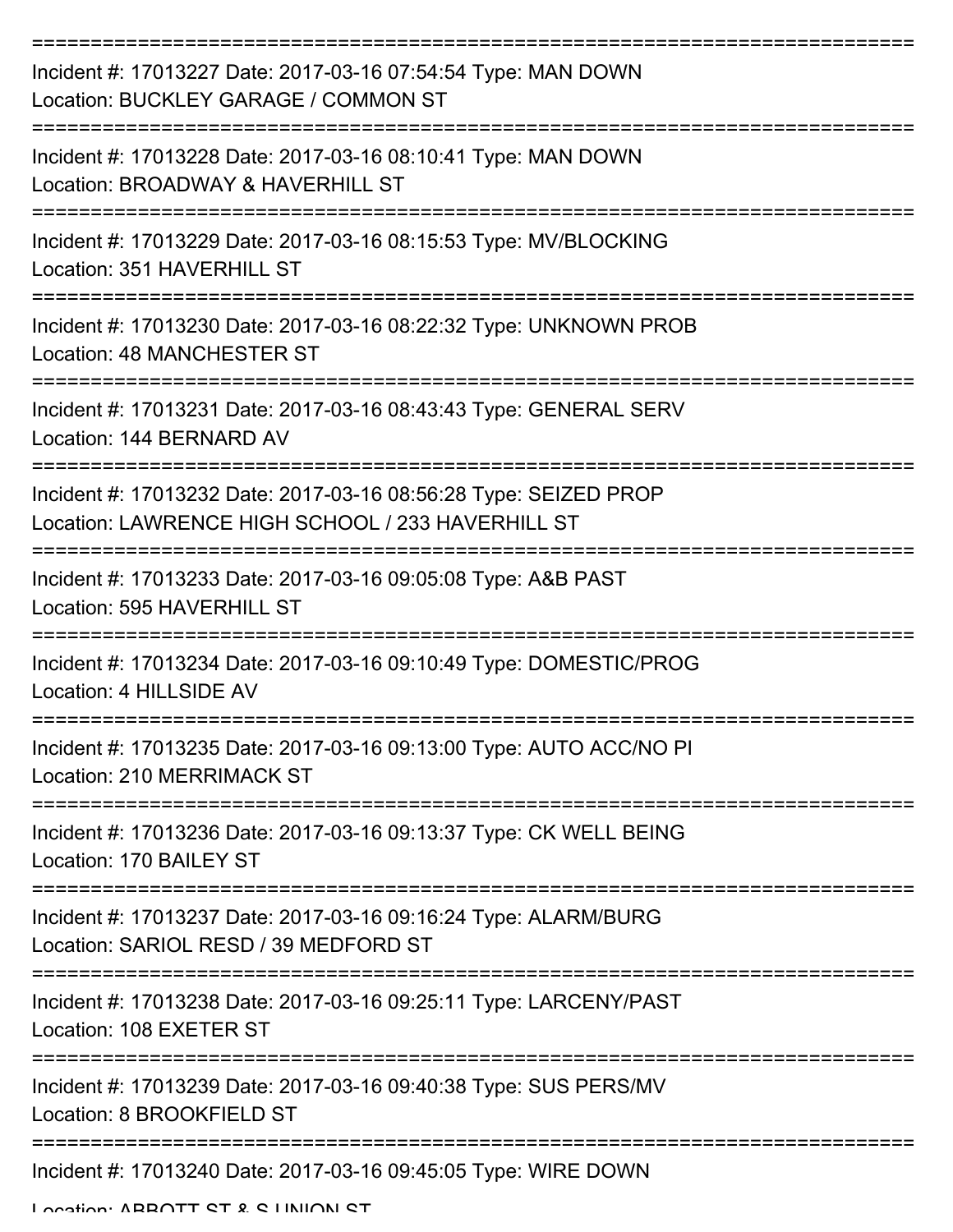| Incident #: 17013241 Date: 2017-03-16 09:46:19 Type: M/V STOP<br>Location: BROADWAY & COMMON ST                                      |
|--------------------------------------------------------------------------------------------------------------------------------------|
| Incident #: 17013242 Date: 2017-03-16 09:47:09 Type: VIO CITY ORD<br>Location: 499 HAMPSHIRE ST                                      |
| Incident #: 17013243 Date: 2017-03-16 10:05:46 Type: HIT & RUN M/V<br>Location: 46 MAY ST                                            |
| Incident #: 17013244 Date: 2017-03-16 10:10:30 Type: PARK & WALK<br>Location: BRADFORD ST & BROADWAY                                 |
| Incident #: 17013245 Date: 2017-03-16 10:15:05 Type: TOW OF M/V<br>Location: 550 BROADWAY                                            |
| Incident #: 17013246 Date: 2017-03-16 10:16:28 Type: M/V STOP<br>Location: BROADWAY & COMMON ST                                      |
| Incident #: 17013247 Date: 2017-03-16 10:18:45 Type: M/V STOP<br>Location: COLUMBIA GAS / 55 MARSTON ST                              |
| Incident #: 17013248 Date: 2017-03-16 10:20:28 Type: M/V STOP<br>Location: BROADWAY & CONCORD ST                                     |
| Incident #: 17013249 Date: 2017-03-16 10:20:48 Type: RECOV/STOL/MV<br>Location: MARTINEAU'S TOWING SERVICE / 27 HAVERHILL ST METHUEN |
| Incident #: 17013250 Date: 2017-03-16 10:25:55 Type: INVEST CONT<br>Location: TARBOX SCHOOL / 59 ALDER ST                            |
| Incident #: 17013251 Date: 2017-03-16 10:32:51 Type: M/V STOP<br>Location: BROADWAY & TREMONT ST                                     |
| Incident #: 17013252 Date: 2017-03-16 10:44:56 Type: DISTURBANCE<br>Location: SMILES DENTAL / 342 ESSEX ST                           |
| Incident #: 17013253 Date: 2017-03-16 10:56:45 Type: M/V STOP<br>Location: GENERAL ST & PROSPECT ST                                  |
| Incident #: 17013254 Date: 2017-03-16 10:58:29 Type: DISABLED MV                                                                     |

Location: HAFFNERS GAS STATION / 194 S BROADWAY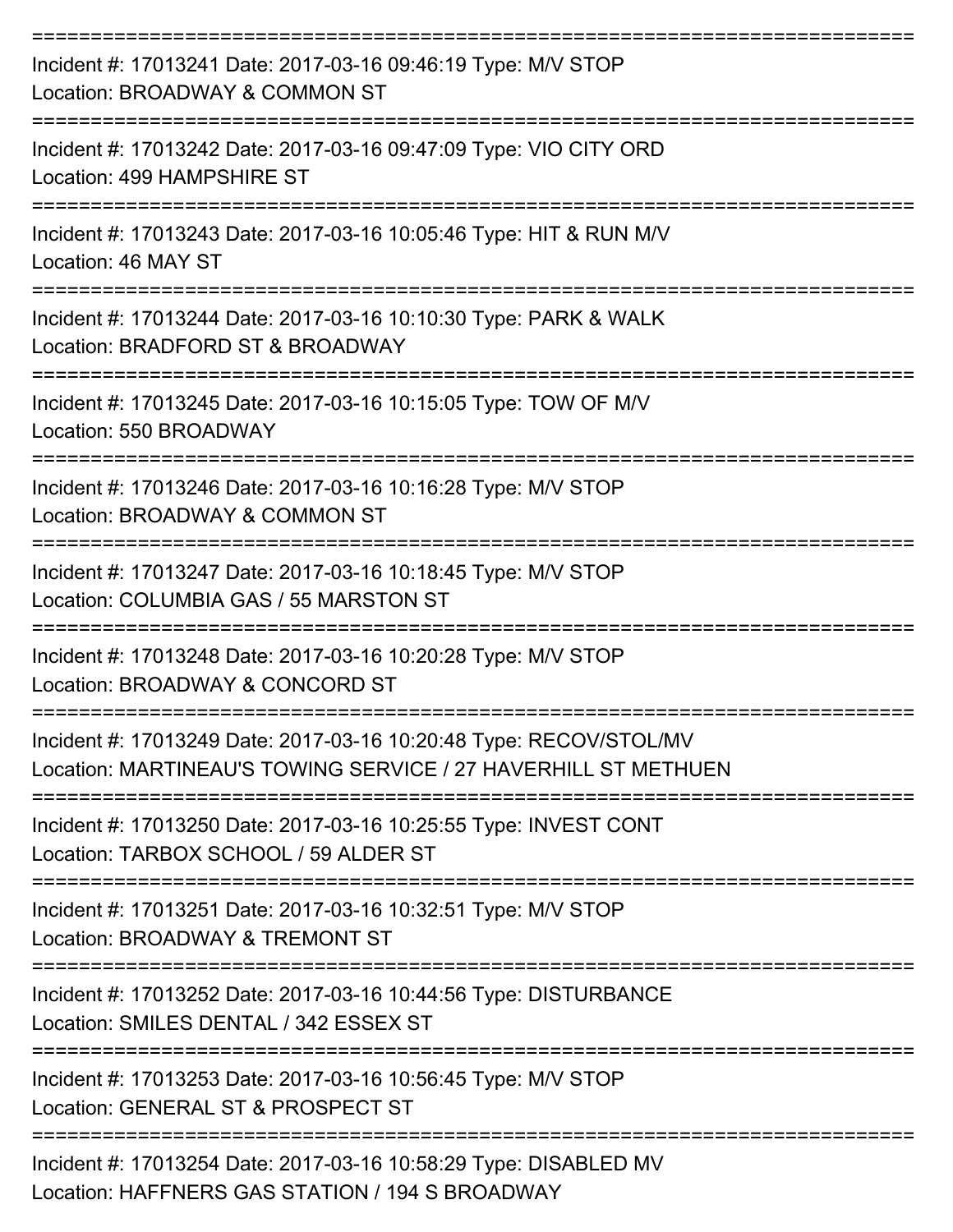| Incident #: 17013255 Date: 2017-03-16 11:00:52 Type: INVEST CONT<br>Location: BANK OF AMERICA / 67 WINTHROP AV                    |
|-----------------------------------------------------------------------------------------------------------------------------------|
| Incident #: 17013256 Date: 2017-03-16 11:17:57 Type: M/V STOP<br>Location: MARKET ST & PARKER ST                                  |
| Incident #: 17013257 Date: 2017-03-16 11:19:18 Type: VIO CITY ORD<br>Location: 350 ESSEX ST                                       |
| Incident #: 17013258 Date: 2017-03-16 11:21:17 Type: LARCENY/PAST<br>Location: 12 CANTERBURY ST                                   |
| Incident #: 17013259 Date: 2017-03-16 11:22:21 Type: MEDIC SUPPORT<br>Location: 39 SPRUCE ST<br>================================= |
| Incident #: 17013260 Date: 2017-03-16 11:27:28 Type: M/V STOP<br>Location: 40 WINTHROP AV<br>-------------------                  |
| Incident #: 17013261 Date: 2017-03-16 11:47:54 Type: MAL DAMAGE<br>Location: 209 JACKSON ST                                       |
| Incident #: 17013262 Date: 2017-03-16 12:01:37 Type: TOW OF M/V<br>Location: 20 KNOX ST                                           |
| Incident #: 17013263 Date: 2017-03-16 12:02:48 Type: M/V STOP<br>Location: FRANKLIN ST & HAVERHILL ST                             |
| Incident #: 17013264 Date: 2017-03-16 12:07:59 Type: MAL DAMAGE<br>Location: 33 EAST DALTON ST                                    |
| Incident #: 17013265 Date: 2017-03-16 12:44:28 Type: VIO CITY ORD<br>Location: BENNINGTON ST & LAWRENCE ST                        |
| Incident #: 17013266 Date: 2017-03-16 12:46:54 Type: HIT & RUN M/V<br>Location: 60 ISLAND ST                                      |
| Incident #: 17013268 Date: 2017-03-16 12:58:06 Type: ALARM/BURG<br>Location: OASIS DENTAL / 290 MERRIMACK ST                      |
| Incident #: 17013267 Date: 2017-03-16 12:58:27 Type: M/V STOP<br>Location: 340 HAVERHILL ST                                       |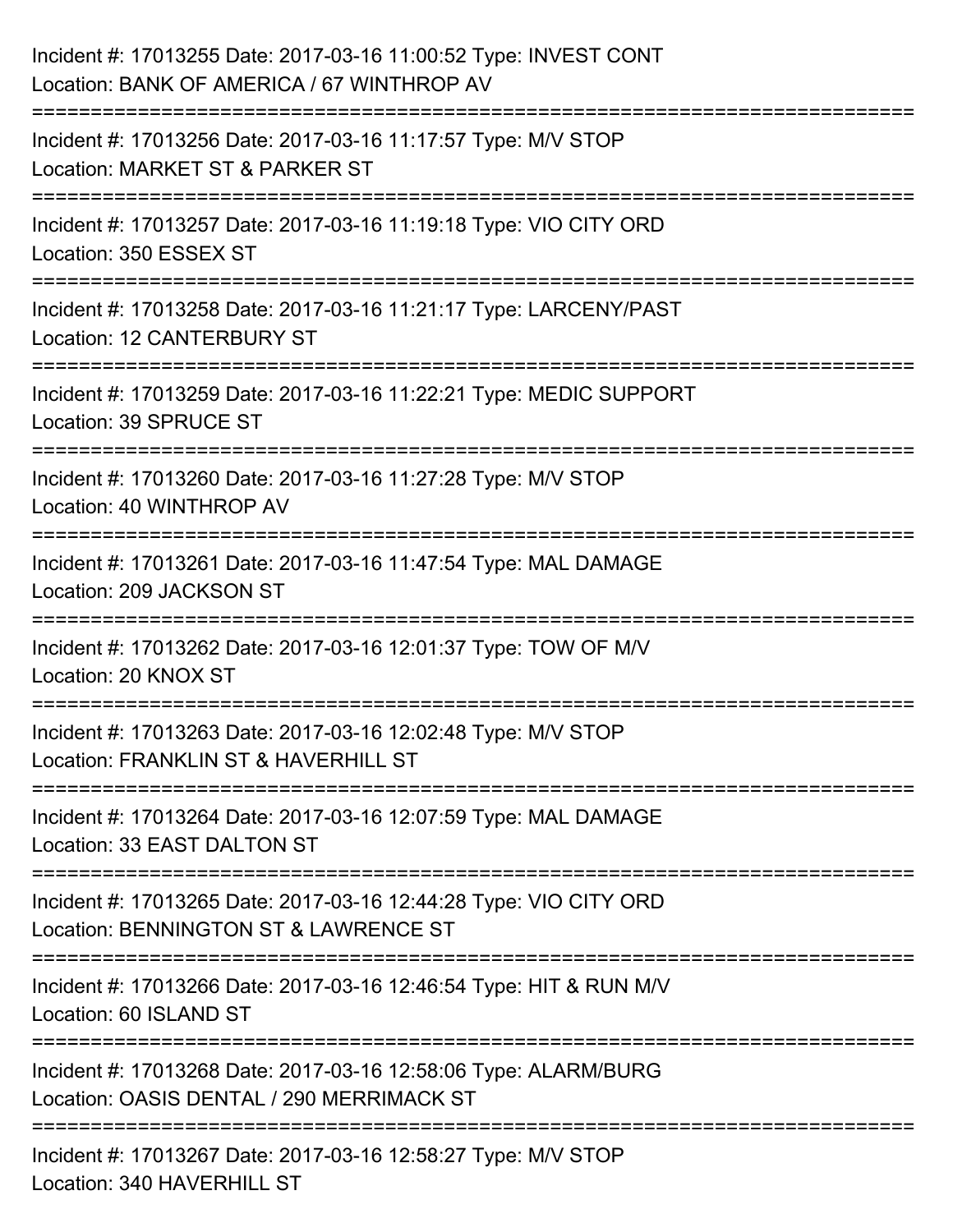| Incident #: 17013269 Date: 2017-03-16 12:59:53 Type: AUTO ACC/NO PI<br>Location: CHICKERING ST & WINTHROP AV                                       |
|----------------------------------------------------------------------------------------------------------------------------------------------------|
| ====================<br>Incident #: 17013270 Date: 2017-03-16 13:11:29 Type: M/V STOP<br>Location: BROADWAY & VALLEY ST                            |
| Incident #: 17013271 Date: 2017-03-16 13:14:58 Type: HIT & RUN M/V<br>Location: LAWRENCE PUBLIC LIBRARY / 51 LAWRENCE ST                           |
| Incident #: 17013272 Date: 2017-03-16 13:15:56 Type: MAL DAMAGE<br>Location: 298 S UNION ST                                                        |
| Incident #: 17013273 Date: 2017-03-16 13:20:54 Type: DEATH SUDDEN<br>Location: 45 BROADWAY #202A                                                   |
| Incident #: 17013275 Date: 2017-03-16 13:31:04 Type: ALARM/BURG<br>Location: 15 GROTON ST FL 2NDFL                                                 |
| Incident #: 17013274 Date: 2017-03-16 13:32:10 Type: M/V STOP<br>Location: BROADWAY & COMMON ST                                                    |
| Incident #: 17013276 Date: 2017-03-16 13:35:45 Type: M/V STOP<br>Location: BENNINGTON ST & LAWRENCE ST                                             |
| Incident #: 17013277 Date: 2017-03-16 13:39:05 Type: DISTURBANCE<br>Location: 107 GARDEN ST #APT1R                                                 |
| Incident #: 17013278 Date: 2017-03-16 13:43:10 Type: M/V STOP<br>Location: 50 PARK ST                                                              |
| ==============================<br>Incident #: 17013279 Date: 2017-03-16 13:44:24 Type: MEDIC SUPPORT<br>Location: TRAIN STATION / 211 MERRIMACK ST |
| Incident #: 17013280 Date: 2017-03-16 13:53:13 Type: SUS PERS/MV<br>Location: 220 BRUCE ST                                                         |
| Incident #: 17013281 Date: 2017-03-16 13:55:24 Type: SUS PERS/MV<br>Location: 128 WEARE ST                                                         |
| Incident #: 17013282 Date: 2017-03-16 14:12:29 Type: HIT & RUN M/V<br>Location: 4 FALMOUTH ST                                                      |

===========================================================================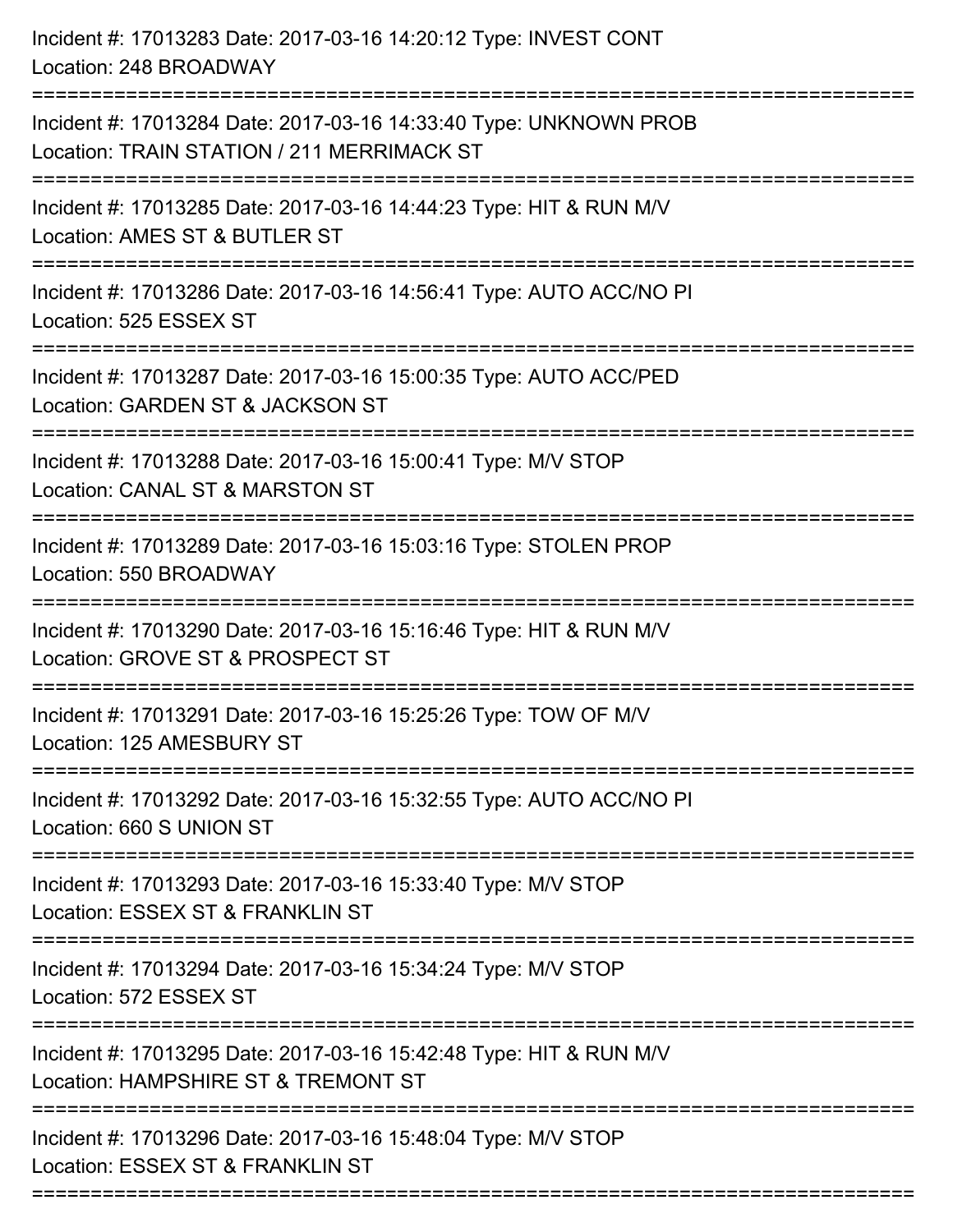Location: 293 LOWELL ST

| Incident #: 17013298 Date: 2017-03-16 15:57:10 Type: STOL/MV/PAS<br><b>Location: WEST ST</b>                        |
|---------------------------------------------------------------------------------------------------------------------|
| Incident #: 17013299 Date: 2017-03-16 16:06:29 Type: M/V STOP<br>Location: HAVERHILL ST & LAWRENCE ST               |
| Incident #: 17013300 Date: 2017-03-16 16:11:44 Type: CK WELL BEING<br>Location: 25 OLIVE AV                         |
| Incident #: 17013301 Date: 2017-03-16 16:16:25 Type: CK WELL BEING<br>Location: 323 HOWARD ST                       |
| Incident #: 17013303 Date: 2017-03-16 16:20:42 Type: MV/BLOCKING<br><b>Location: METHUEN ST</b>                     |
| Incident #: 17013302 Date: 2017-03-16 16:22:07 Type: M/V STOP<br>Location: BROADWAY & LOWELL ST                     |
| Incident #: 17013304 Date: 2017-03-16 16:25:19 Type: DRUG VIO<br><b>Location: 9 LAWRENCE ST</b>                     |
| Incident #: 17013305 Date: 2017-03-16 16:25:53 Type: DRUG VIO<br>Location: BEACON ST & DIAMOND ST                   |
| Incident #: 17013307 Date: 2017-03-16 16:27:04 Type: MISSING PERS<br>Location: 67 NEWTON ST                         |
| :===============<br>Incident #: 17013306 Date: 2017-03-16 16:28:53 Type: M/V STOP<br>Location: BROADWAY & LOWELL ST |
| Incident #: 17013308 Date: 2017-03-16 16:33:43 Type: M/V STOP<br>Location: BROADWAY & LOWELL ST                     |
| Incident #: 17013309 Date: 2017-03-16 16:39:01 Type: ALARM/BURG<br>Location: 30 CARVER ST                           |
| Incident #: 17013310 Date: 2017-03-16 16:43:36 Type: AUTO ACC/NO PI<br>Location: COMMONWEALTH DR & MARSTON ST       |
|                                                                                                                     |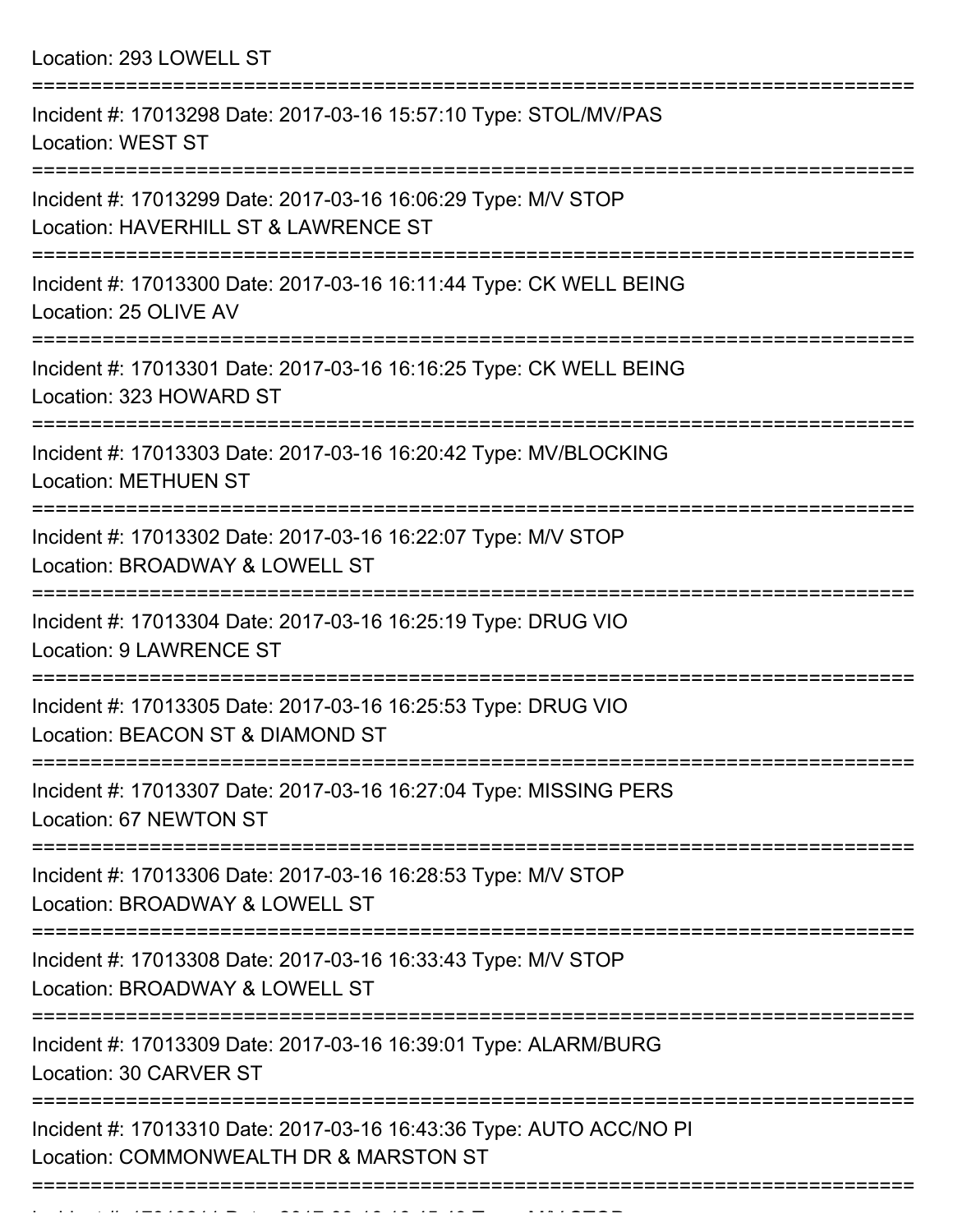Location: BROADWAY & LOWELL ST

| Incident #: 17013313 Date: 2017-03-16 16:46:43 Type: LARCENY/PROG<br>Location: SPRINT STORE / 160 WINTHROP AV<br>=============================== |
|--------------------------------------------------------------------------------------------------------------------------------------------------|
| Incident #: 17013312 Date: 2017-03-16 16:49:58 Type: M/V STOP<br>Location: BROADWAY & LOWELL ST                                                  |
| Incident #: 17013314 Date: 2017-03-16 16:52:21 Type: AUTO ACC/NO PI<br>Location: 262 HAMPSHIRE ST                                                |
| Incident #: 17013315 Date: 2017-03-16 16:54:22 Type: M/V STOP<br>Location: BROADWAY & CONCORD ST                                                 |
| Incident #: 17013316 Date: 2017-03-16 17:00:10 Type: DOMESTIC/PAST<br>Location: BROADWAY & HAVERHILL ST                                          |
| Incident #: 17013317 Date: 2017-03-16 17:03:41 Type: TOW OF M/V<br>Location: 125 BUTLER ST                                                       |
| Incident #: 17013318 Date: 2017-03-16 17:03:56 Type: HIT & RUN M/V<br>Location: 92 HAVERHILL ST                                                  |
| Incident #: 17013319 Date: 2017-03-16 17:26:50 Type: AUTO ACC/NO PI<br>Location: CANAL ST & MARSTON ST                                           |
| Incident #: 17013320 Date: 2017-03-16 17:38:19 Type: AUTO ACC/NO PI<br>Location: BENNINGTON ST & LAWRENCE ST                                     |
| Incident #: 17013321 Date: 2017-03-16 17:43:04 Type: HIT & RUN M/V<br>Location: 92 HAVERHILL ST                                                  |
| Incident #: 17013322 Date: 2017-03-16 17:46:28 Type: DRUG VIO<br>Location: 19 LOGAN ST                                                           |
| Incident #: 17013323 Date: 2017-03-16 17:47:21 Type: VIO CITY ORD<br>Location: HANCOCK ST & SCHOOL ST                                            |
| Incident #: 17013324 Date: 2017-03-16 17:53:27 Type: M/V STOP<br>Location: 52 COMMON ST                                                          |
|                                                                                                                                                  |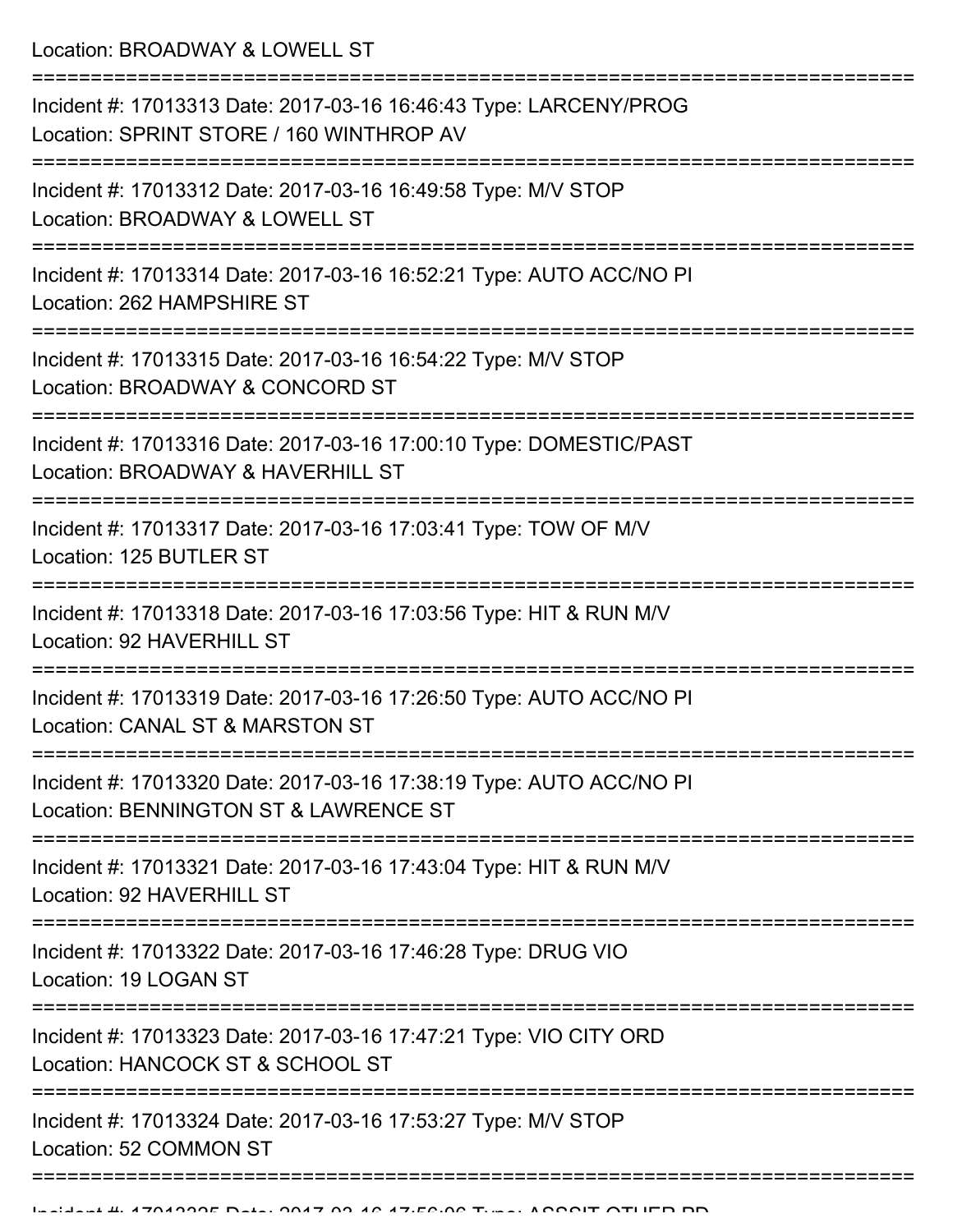| Location: MARKET ST & S UNION ST                                                                                                                                     |
|----------------------------------------------------------------------------------------------------------------------------------------------------------------------|
| Incident #: 17013327 Date: 2017-03-16 17:58:21 Type: CK WELL BEING<br>Location: 120 NEWBURY ST<br>:==========================                                        |
| Incident #: 17013326 Date: 2017-03-16 17:58:43 Type: DOMESTIC/PROG<br>Location: 108 NEWBURY ST #402                                                                  |
| Incident #: 17013328 Date: 2017-03-16 17:59:53 Type: HIT & RUN M/V<br>Location: S BROADWAY ST & SALEM ST<br>=================================                        |
| Incident #: 17013329 Date: 2017-03-16 18:06:01 Type: INVEST CONT<br>Location: 43-45 MAY ST                                                                           |
| Incident #: 17013330 Date: 2017-03-16 18:06:29 Type: INVEST CONT<br>Location: 43-45 SPRINGFIELD ST FL 2ND<br>------------------                                      |
| Incident #: 17013331 Date: 2017-03-16 18:07:08 Type: MEDIC SUPPORT<br>Location: 8 CAMPO SECO ST                                                                      |
| Incident #: 17013332 Date: 2017-03-16 18:23:16 Type: MV/BLOCKING<br>Location: AVON ST & BELMONT ST                                                                   |
| ===========<br>Incident #: 17013333 Date: 2017-03-16 18:23:57 Type: TOW OF M/V<br>Location: TRESPASS TOW / 125 AMESBURY ST<br>====================================== |
| Incident #: 17013334 Date: 2017-03-16 18:33:33 Type: MV/BLOCKING<br>Location: 61 BUNKERHILL ST                                                                       |
| Incident #: 17013335 Date: 2017-03-16 18:34:58 Type: GENERAL SERV<br>Location: MERRIMACK ST & PARKER ST                                                              |
| Incident #: 17013336 Date: 2017-03-16 18:35:05 Type: MV/BLOCKING<br>Location: S BROADWAY & SOUTH ST                                                                  |
| Incident #: 17013337 Date: 2017-03-16 18:52:37 Type: COURT DOC SERVE<br>Location: 41 RAILROAD ST                                                                     |
| Incident #: 17013338 Date: 2017-03-16 18:59:45 Type: M/V STOP<br>Location: BROADWAY & METHUEN ST                                                                     |
| Incident #: 17013339 Date: 2017-03-16 19:22:32 Type: ALARM/BURG                                                                                                      |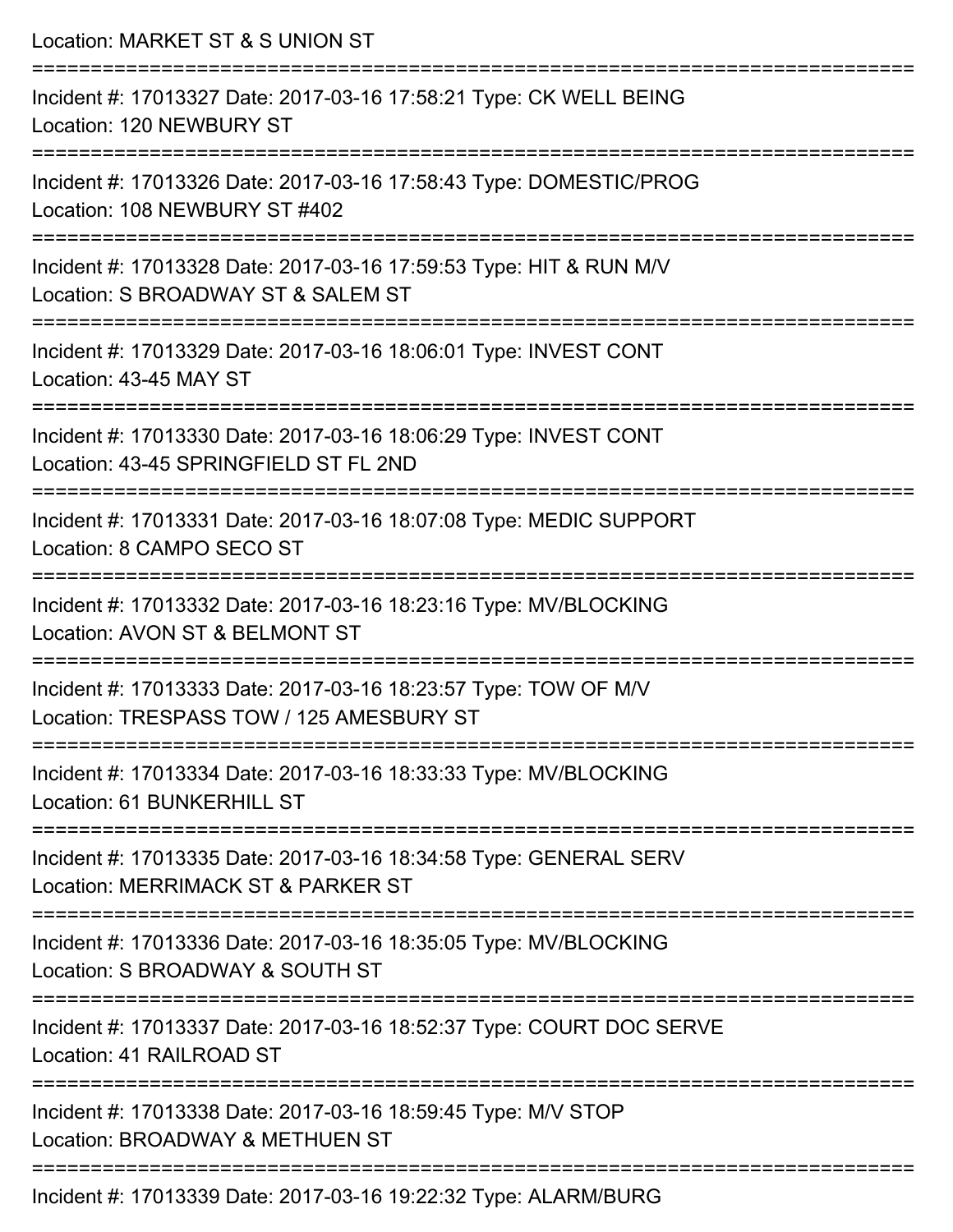| Incident #: 17013340 Date: 2017-03-16 19:40:46 Type: TOW/REPOSSED<br>Location: 696 HAVERHILL ST                                      |
|--------------------------------------------------------------------------------------------------------------------------------------|
| Incident #: 17013341 Date: 2017-03-16 19:44:30 Type: DISTURBANCE<br>Location: MCDONALDS / 50 BROADWAY                                |
| Incident #: 17013342 Date: 2017-03-16 19:48:53 Type: CK WELL BEING<br>Location: 4 OAKLAND RD<br>-----------------------------        |
| Incident #: 17013343 Date: 2017-03-16 19:55:07 Type: CK WELL BEING<br>Location: 129 WATER ST                                         |
| ==================================<br>Incident #: 17013344 Date: 2017-03-16 19:56:56 Type: M/V STOP<br>Location: CANAL ST & UNION ST |
| Incident #: 17013345 Date: 2017-03-16 20:18:52 Type: VIO CITY ORD<br><b>Location: SARGENT AV</b>                                     |
| Incident #: 17013346 Date: 2017-03-16 20:42:56 Type: ALARMS<br>Location: OASIS / 120 BROADWAY                                        |
| Incident #: 17013347 Date: 2017-03-16 20:44:49 Type: HIT & RUN M/V<br>Location: 22 HILLTOP AV                                        |
| Incident #: 17013348 Date: 2017-03-16 21:13:47 Type: DK (DRUNK)<br>Location: CHESTNUT ST & LAWRENCE ST                               |
| Incident #: 17013349 Date: 2017-03-16 21:25:16 Type: M/V STOP<br>Location: ANDOVER ST & BEACON ST                                    |
| Incident #: 17013350 Date: 2017-03-16 21:32:07 Type: MEDIC SUPPORT<br>Location: 1 TRENTON ST                                         |
| Incident #: 17013351 Date: 2017-03-16 21:44:23 Type: M/V STOP<br>Location: 205 BROADWAY                                              |
| Incident #: 17013352 Date: 2017-03-16 21:45:43 Type: M/V STOP<br>Location: 204 BROADWAY                                              |
| Incident #: 17013353 Date: 2017-03-16 21:54:38 Type: M/V STOP                                                                        |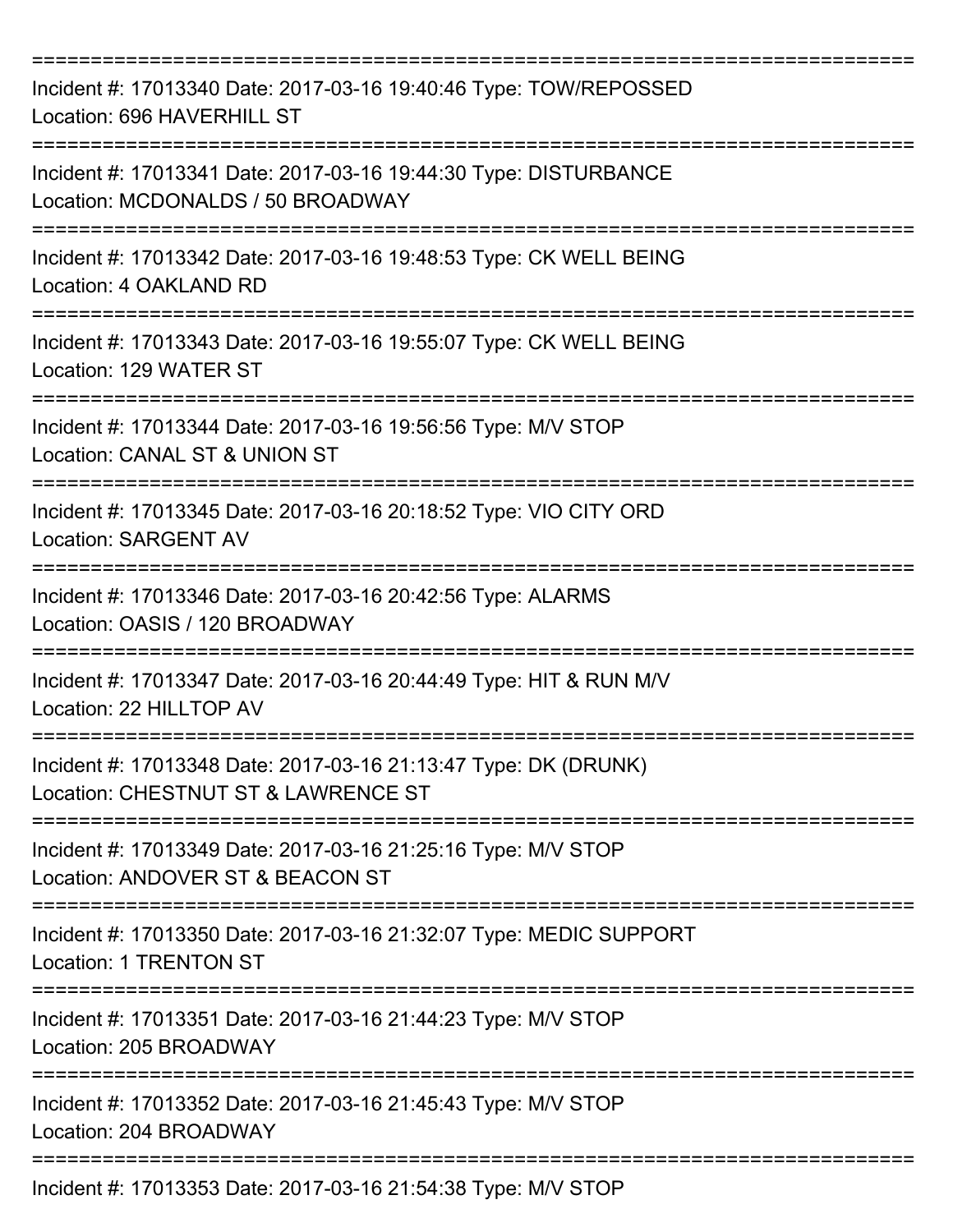| Incident #: 17013354 Date: 2017-03-16 21:57:39 Type: COURT DOC SERVE<br>Location: 118 EVERETT ST                                  |
|-----------------------------------------------------------------------------------------------------------------------------------|
| Incident #: 17013355 Date: 2017-03-16 22:02:35 Type: MEDIC SUPPORT<br>Location: 14 WESTCHESTER DR                                 |
| Incident #: 17013356 Date: 2017-03-16 22:05:05 Type: M/V STOP<br>Location: AVON ST & JACKSON ST                                   |
| Incident #: 17013357 Date: 2017-03-16 22:18:46 Type: M/V STOP<br>Location: ACTON ST & BROADWAY                                    |
| Incident #: 17013358 Date: 2017-03-16 22:24:58 Type: LOUD NOISE<br>Location: 320 MERRIMACK ST                                     |
| :=================================<br>Incident #: 17013359 Date: 2017-03-16 22:55:06 Type: SUS PERS/MV<br>Location: 29 S CANAL ST |
| Incident #: 17013360 Date: 2017-03-16 23:00:32 Type: M/V STOP<br>Location: BROADWAY & VALLEY ST                                   |
| Incident #: 17013361 Date: 2017-03-16 23:02:34 Type: ALARMS<br>Location: SPECTOR TECHNOLOGIES / 10 EMBANKMENT RD                  |
| Incident #: 17013362 Date: 2017-03-16 23:03:07 Type: MV/BLOCKING<br>Location: 4 LEXINGTON ST                                      |
| Incident #: 17013363 Date: 2017-03-16 23:09:11 Type: NOISE ORD<br>Location: 11 ATKINSON ST                                        |
| Incident #: 17013364 Date: 2017-03-16 23:15:29 Type: UNWANTEDGUEST<br>Location: 98 WEARE ST                                       |
| Incident #: 17013365 Date: 2017-03-16 23:21:18 Type: M/V STOP<br>Location: 530 BROADWAY                                           |
| Incident #: 17013366 Date: 2017-03-16 23:25:34 Type: ASSIST FIRE<br>Location: 2 MUSEUM SQ                                         |
| Incident #: 17013367 Date: 2017-03-16 23:26:52 Type: HIT & RUN M/V                                                                |

 $L = L L L L L L$   $A A \cap M I A L$  with  $\tau \cap \tau$